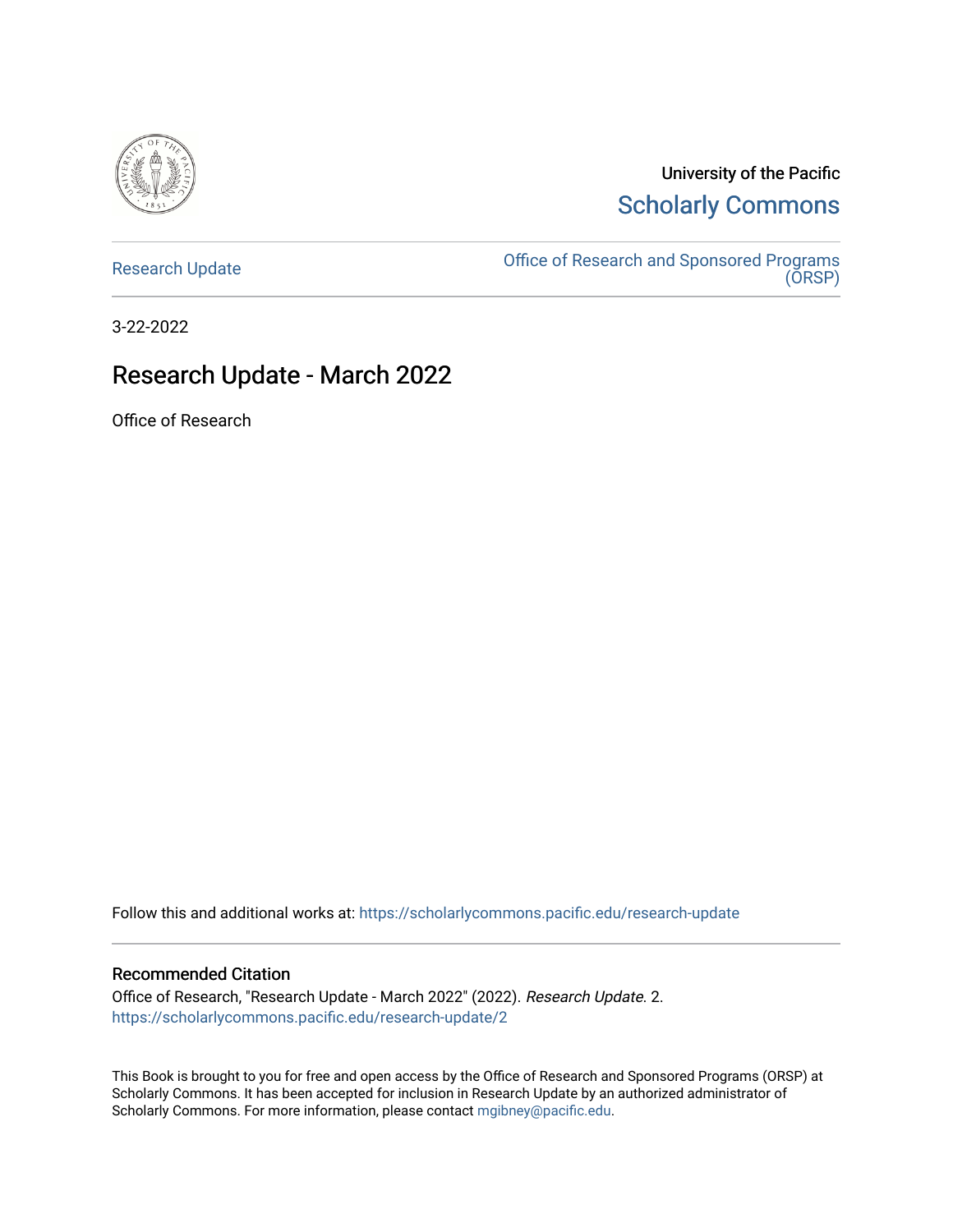# **Research Update**

## **News and resources from the Office of Research**

#### **Faculty Spotlight**

Laura Rademacher received a 2-year NSF grant that supports research that will explore the impacts of climate change on mountain groundwater systems and the ecosystems they support. The study will take place in an experimental forest and research site called Sagehen, which is in the Sierra Nevada near Truckee, CA. The project brings together geoscientists and ecologists and will support multiple undergraduate students. This research will impact the Pacific community in multiple ways. Laura regularly brings students to the study site, where they participate in interdisciplinary research at the nexus of climate change and water resources and learn how these sites are responding to climate change.

In addition, the project will support several undergraduate students to work on the science and outreach aspects of climate change and water resources. She plans to engage a student from the teacher education program at Pacific to help develop K-12 curricular materials as part of a "green box" program that provides science teaching kits to teachers in Nevada (and now California through this project). In the future, she will seek funding for new ideas that she has been developing with colleagues over the past couple of years. She looks forward to working with the Office of Sponsored Programs to develop successful proposals to take this research in new directions.

Congratulations, Laura!

#### **Save the Date: Research Day, April 30th, 2022**

Research Day is an annual event on the Stockton Campus of University of the Pacific, showcasing the research and creative endeavors of Pacific's faculty and graduate students via poster presentations. This year, we will hold Research Day in-person, on the main floor in the library. Lunch will also be provided.

The deadline to submit an abstract is April 20<sup>th</sup>. Please scan the QR code below or see the website for more details[. https://scholarlycommons.pacific.edu/researchday/](https://scholarlycommons.pacific.edu/researchday/)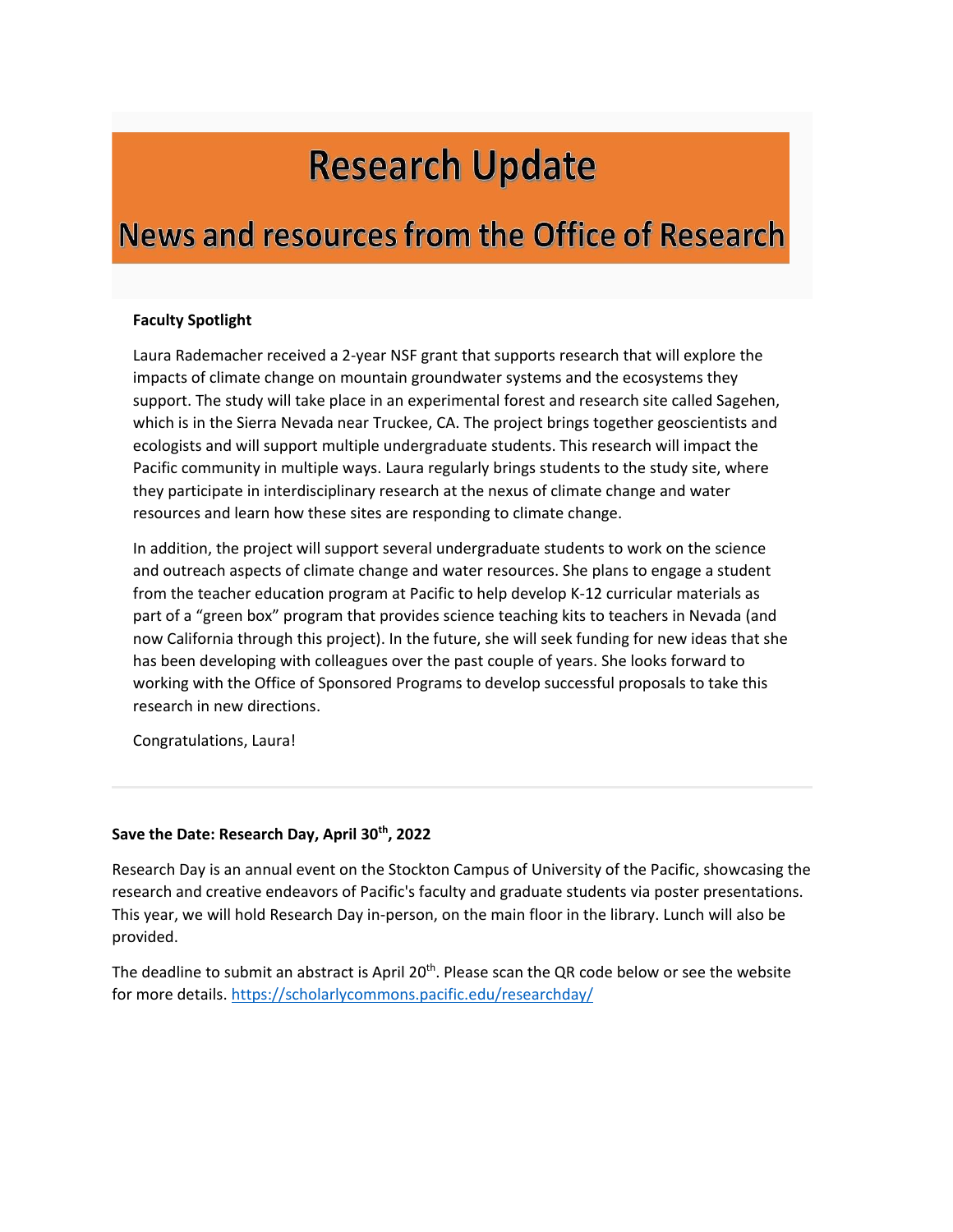

#### **Notice of Special Interest: NIH**

Notice of Special Interest: Electronic Nicotine Delivery Systems (ENDS) and Alternative Nicotine and Tobacco Delivery Systems: Population, Clinical, and Applied Prevention Mechanisms of Health Effects.

This Notice encourages studies that seek to address gaps in our understanding related to population-based, clinical, and applied prevention research related to ENDS and heated tobacco products. The goal of these studies will be to better understand the impact of use of these products on the prevention of disease or the risk of disease. Research on alternative nicotine and tobacco delivery systems [e.g., heated tobacco products (also called heat-notburn)] will also be considered. Research with a focus on other non-combustible nicotine and tobacco products will be considered on a case-by-case basis. Studies should examine population-based, clinical, and applied prevention of disease, including etiology and epidemiology of use, potential risks, benefits, and impacts on other tobacco use behavior among different populations.

For more information, please visit [https://grants.nih.gov/grants/guide/notice-files/NOT-OD-](https://grants.nih.gov/grants/guide/notice-files/NOT-OD-22-023.html)[22-023.html](https://grants.nih.gov/grants/guide/notice-files/NOT-OD-22-023.html)

For assistance seeking additional funding opportunities, please contact Director of Strategic Research Development, Emily Novick at [enovick@pacific.edu.](mailto:enovick@pacific.edu)

#### **Events at the Global Health Alliance**

The Bay Area Global Health Alliance connects, informs, empowers, and mobilizes more than 45 members to help them achieve their organizations' goals, foster partnerships, and strengthen the Bay Area and beyond as a health hub for innovation and impact. Pacific is now a member of this alliance, and we encourage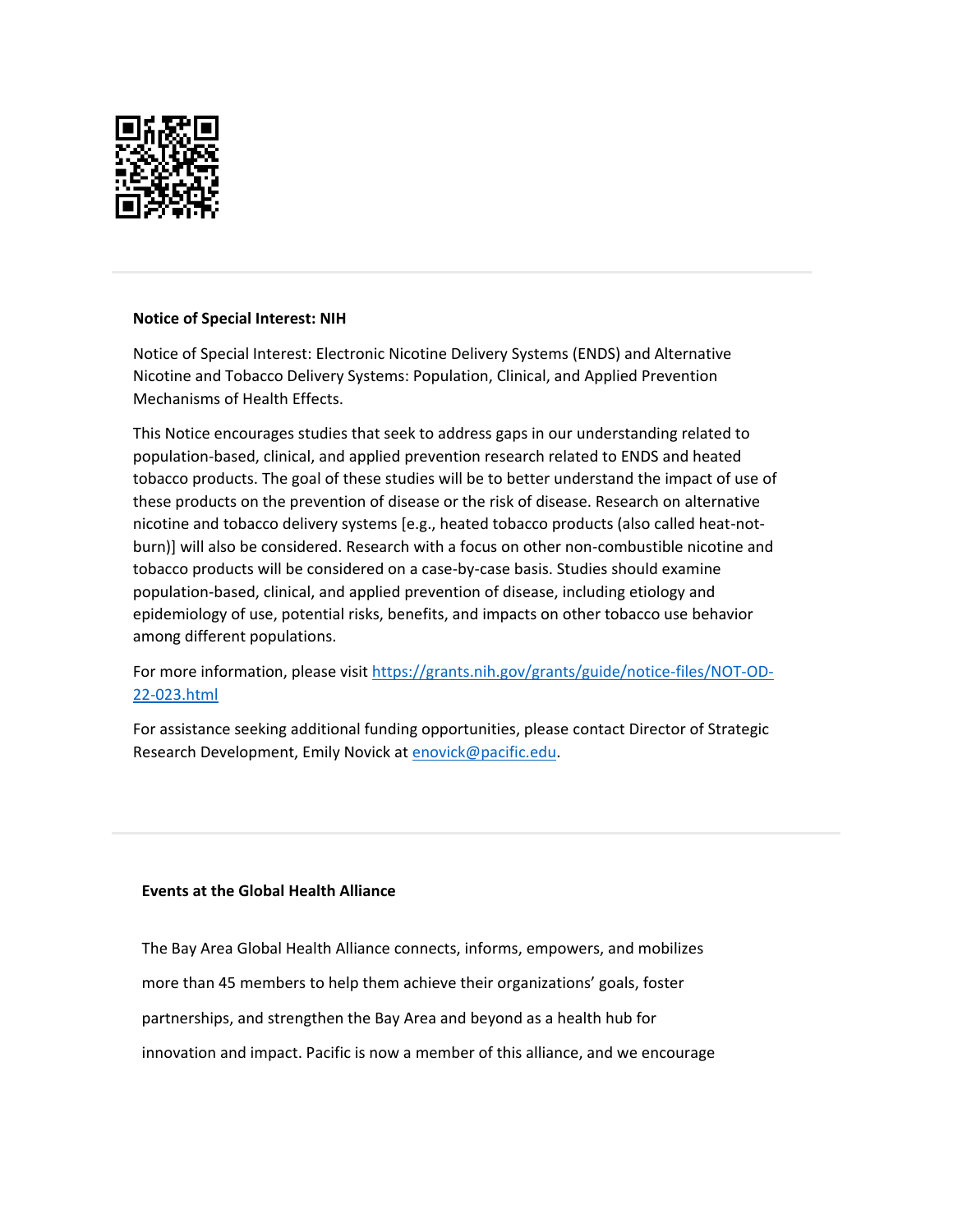faculty to participate in any of the upcoming events the alliance is hosting.

1. Beyond Imposter Syndrome: A Systemic Approach to Promoting Gender Equity in Global Health Leadership. Tuesday, March 29, 2022. 9:00 AM-10:00 AM. Imposter syndrome puts the blame on individuals, without accounting for the historical and cultural contexts that are foundational to how it manifests in both women of color and white women. In honor of International Women's Day & Women's History Month, join Alliance member **Global Health Corps** and Jamia Wilson, Executive Editor of Random House, to explore how an imposter syndrome reframe is key to advancing gender equity in global health leadership. **[Learn more and register.](https://ghcorps-org.zoom.us/meeting/register/tZEkf-Cpqz0uE9X4FssKkgOVmDUh3kzuB9Ij)**

2. Consortium of Universities for Global Health (CUGH) Global Health Conference. Friday, April 1, 2022, 8:00 AM- Sunday, April 3, 2022, 5:00 PM. Conference is slated to be held in-person in Los Angeles, or online. **[Learn more and register.](https://www.cugh2022.org/hybridstructure)**

3. UC Global Health Day. Saturday, May 7, 2022. 9:00 AM- 5:00 PM. This event will be hybrid, both in-person and virtual. For additional information about the alliance and other events, please visit: <https://bayareaglobalhealth.org/>

#### **Nature article highlights how open science could compound**

#### **the inequities it aims to resolve**

Open science is a vague mix of ideals. Overall, advocates aim to increase transparency, accountability, equity, and collaboration in knowledge production by